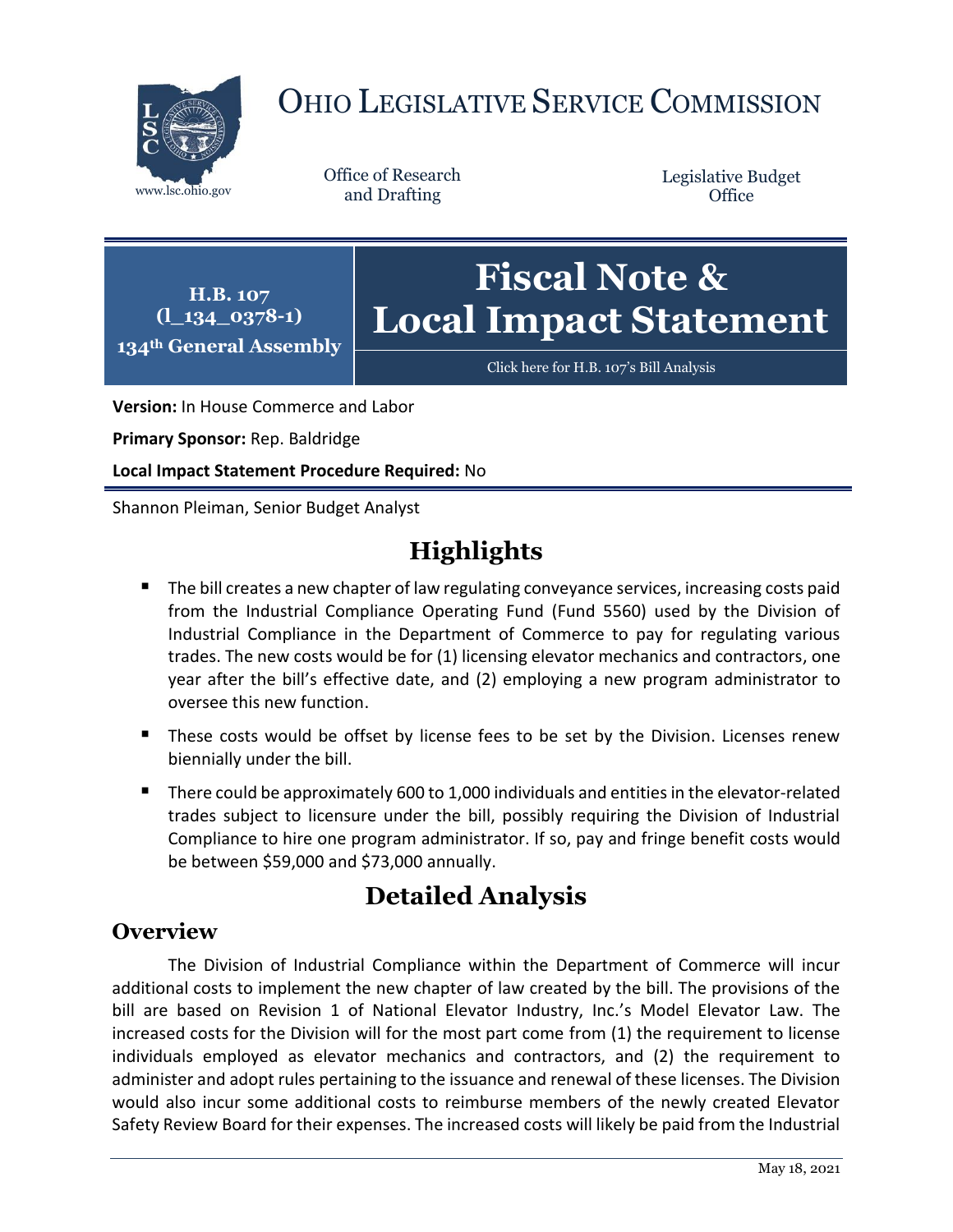Compliance Operating Fund (Fund 5560), which funds other sections housed under the Division. These costs will likely be offset by license fees to be established by the Division. According to the Department, there are around 33,000 elevators, escalators, and commercially installed accessibility units in the state. There could be approximately 600 to 1,000 individuals and entities in the elevator-related trades who are working in Ohio and subject to licensure under the bill. The lower figure is based on May 2019 employment data for elevator and escalator installers and repairers as shown in the Occupational Employment Statistics database maintained by the U.S. Bureau of Labor Statistics.<sup>1</sup> The higher figure is an estimate that comes from the Ohio Department of Commerce.

### **Licensing elevator mechanics and elevator contractors**

The bill requires a person or business entity that provides conveyance services (erecting, constructing, installing, altering, servicing, repairing, dismantling, removing, or maintaining a conveyance) with certain exceptions in buildings or structures to be licensed by the Division as an elevator mechanic or elevator contractor, beginning one year after the bill's effective date. Under current law, only elevator inspectors are required to be licensed. The new regulatory costs would presumably be offset by licensing fees which are to be established by the Division, as well as fines. The bill establishes a maximum potential fine of \$1,500, a potential jail sentence of up to 30 days, or both, for violations of the law. License fees and fines will be deposited into Fund 5560.

#### **Administration and enforcement**

The Division will incur administrative costs for administering and adopting rules on the issuance and renewal of these licenses. The new regulatory responsibilities would involve the following: (1) assisting in the development of public awareness programs, (2) monitoring inspections and testing in order to ensure performance by licensees, (3) establishing fee schedules, and (4) setting standards for the approval of license testing agencies and continuing education. The Department anticipates that it will need to hire one program administrator to enforce the new regulations. Based on the state's employee classification plan, if a program administrator is hired at the starting annual salary of approximately \$45,000, it would bring the total annual cost for this position to approximately \$59,000 to \$73,000. This includes \$6,300 (14% of annual salary to cover the employer's share of retirement) and employer's share of health insurance (\$7,830 for single coverage and \$21,494 for family coverage under the state's traditional health plan). These costs would be paid from Fund 5560.

### **Elevator Safety Review Board**

Lastly, the bill creates the Elevator Safety Review Board within the Division of Industrial Compliance to investigate violations of the new licensing chapter, hold disciplinary hearings, and assess penalties for violations as needed. The Elevator Safety Review Board would consist of nine members serving without a salary, although they would be reimbursed for all expenses necessary in the performance of their duties. Consequently, there will be some small increase in reimbursement expenses, with the costs being paid from Fund 5560.

 $\overline{\phantom{a}}$ 

<sup>1</sup> Occupational Employment Statistics for elevator and escalator installers and repairers. U.S. Bureau of Labor Statistics (May 2019). [https://data.bls.gov/oes/#/occGeo/One%20occupation%20for%20multiple](https://data.bls.gov/oes/#/occGeo/One%20occupation%20for%20multiple%20geographical%20areas) [%20geographical%20areas.](https://data.bls.gov/oes/#/occGeo/One%20occupation%20for%20multiple%20geographical%20areas) Accessed on March 22, 2021.